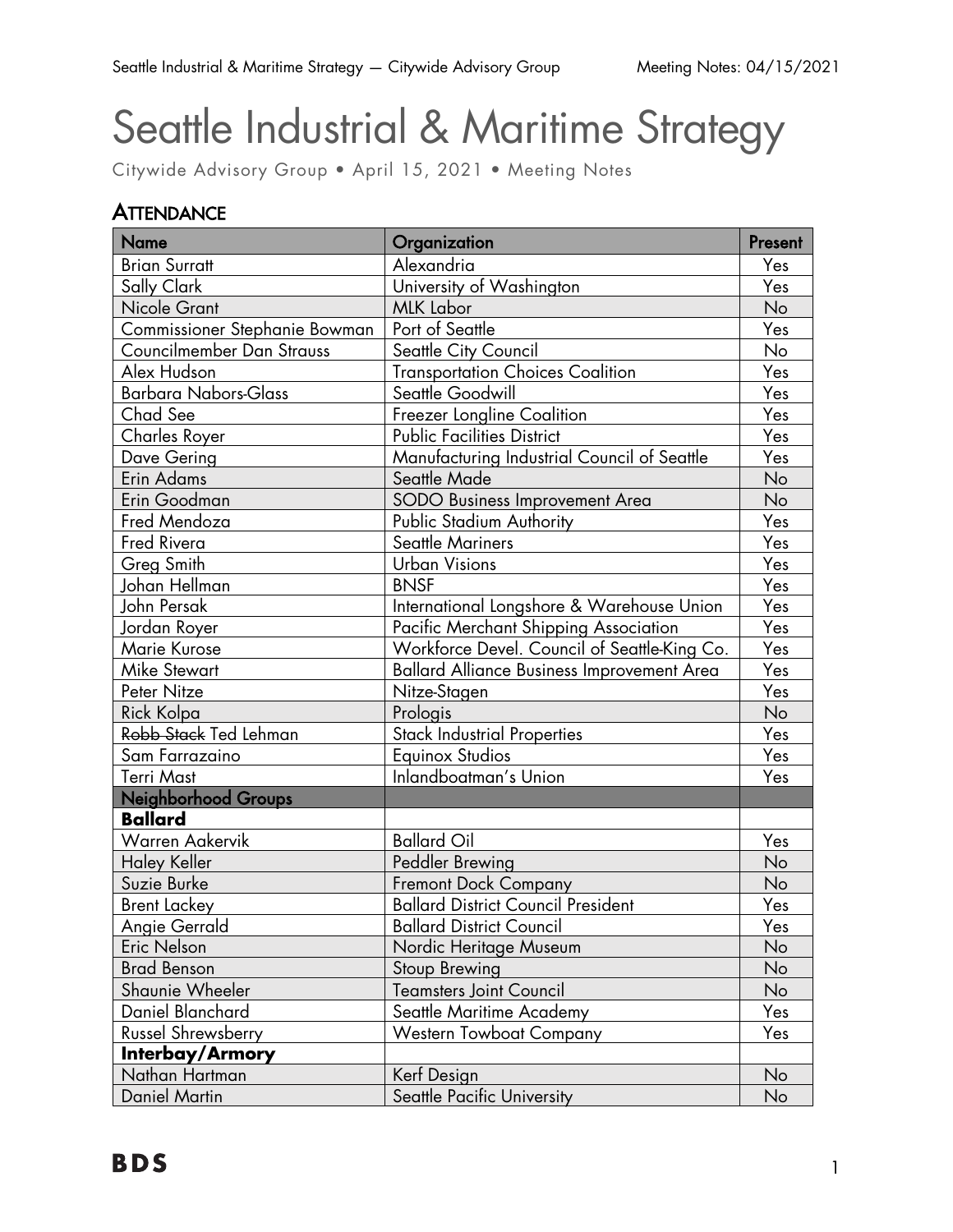| Freehold Group                                                                     | Yes |
|------------------------------------------------------------------------------------|-----|
| <b>American Waterways Operators</b>                                                | No  |
|                                                                                    |     |
| American Life                                                                      | Yes |
| MacMillan-Piper                                                                    | No  |
| <b>SSA Marine</b>                                                                  | No  |
| Alliance for Pioneer Square                                                        | Yes |
| Seattle Chinatown International District<br>Preservation and Development Authority | No  |
| <b>WSDOT</b>                                                                       | No  |
| <b>UPS</b>                                                                         | No  |
| Solstice Grown                                                                     | Yes |
|                                                                                    |     |
| Recology                                                                           | No  |
| Georgetown Community Council                                                       | No  |
| Georgetown Community Council                                                       | No  |
| Georgetown Brewing                                                                 | Yes |
| Duwamish River Cleanup Coalition                                                   | No  |
| Duwamish Valley Housing Coalition                                                  | No  |
| Machinists Union 751                                                               | Yes |
| Workforce Dean, South Seattle College                                              | No  |
| <b>Pioneer Human Services</b>                                                      | Yes |
|                                                                                    |     |

#### **MEETING PURPOSE**

- 1. Re-orient to the process and steps to completion
- 2. Deeper discussion of five strategies: Housing, Healthy Transitional Areas, Dense Industrial Development, Stronger Protections, and Workforce Development
- 3. Two workshops to refine the five strategies
- 4. Two interactive straw poll exercises to test levels of support for the five strategies

### **AGENDA**

- Welcome & Introduction
- Process Updates
- Workshop #1: Housing: presentation; discussion; straw poll
- Workshop #2: Concurrent Breakouts
	- o Healthy Transitional Areas
	- o High Density Industrial Development
	- o Stronger Protection
	- o Workforce Investments
- Report Out
- Straw Poll: Transitional I Dense Industrial I Protection I Workforce
- Wrap-up & Next Steps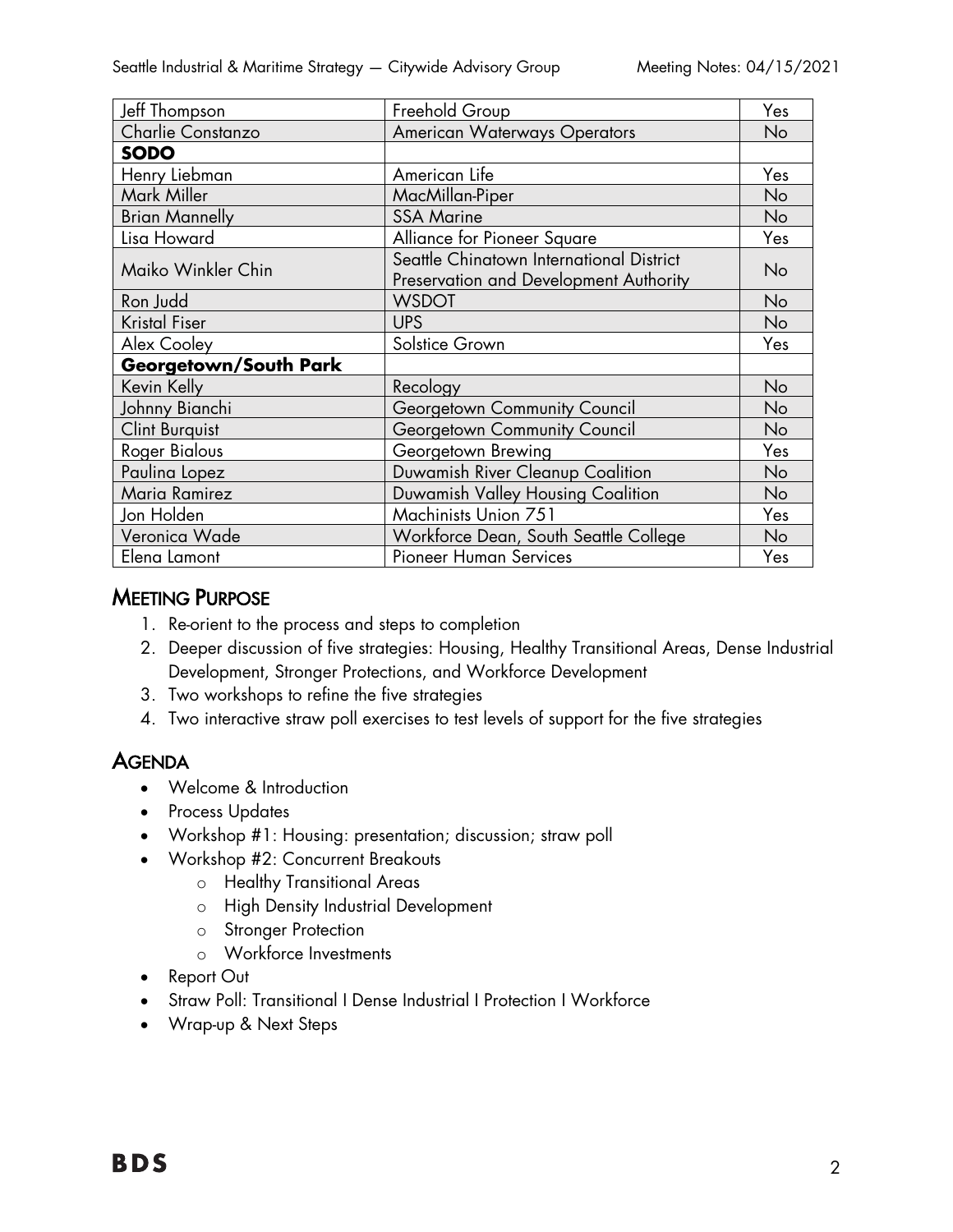## **INTRODUCTION**

Brian Scott recapped the March  $25<sup>th</sup>$  meeting, which introduced the 11 draft strategies, as well as the straw poll results. Takeaways included:

- Need for public safety focus
- Support for Investments and action strategies
- Confusion and contention on Land Use strategies

The straw poll results expressed a strong concern around the housing, transitional areas, strong protections, workforce investments, and dense industrial development. The purpose of this meeting was to discuss these strategies in detail.

## INTRODUCTION TO HOUSING PROPOSAL

Key points:

- A clear definition is needed for 'No Significant Housing' under the Land Use Strategies.
- Public safety is a major concern for many
- Proposed housing strategy statement: "No new significant residential uses on industrial and maritime lands, except for limited, industry-supportive housing in transitional zones."
- Existing policies and regulations
- Existing housing in industrial areas
- Housing challenges
- Geographical limits
- Modification of Artists/Studio Housing
- Modification of caretakers quarters
- Potential impacts

## WORKSHOP #1: HOUSING DISCUSSION KEY TAKEAWAYS

The following concerns were expressed during the discussion:

- Data used for the housing proposals made by the city should be available.
- EIS process is one of the ways to make zoning decisions.
- Concern about why the EIS process was not taken into account when making zoning decions and proposing number of housing units. Propsals should be data driven.
- Members were curious to know how the city decided on the number of housing units in the potential areas: Ballard, Georgetown, South Park,and Stadium
- One of the important question to ask during the process is how housing can benefit the industrial areas instead of justifying housing in industrial zones. The decision-makers should study the significant amount of housing needed in the industrial areas.
- Support and balance industrial and housing development zones.
- The impact of zoning proposals is unclear. Data is required to visiulize the impact.
- Dive into the cost of building houisng in the industrial zones. The industries are worried about the remification costs that would come with new housing proposals.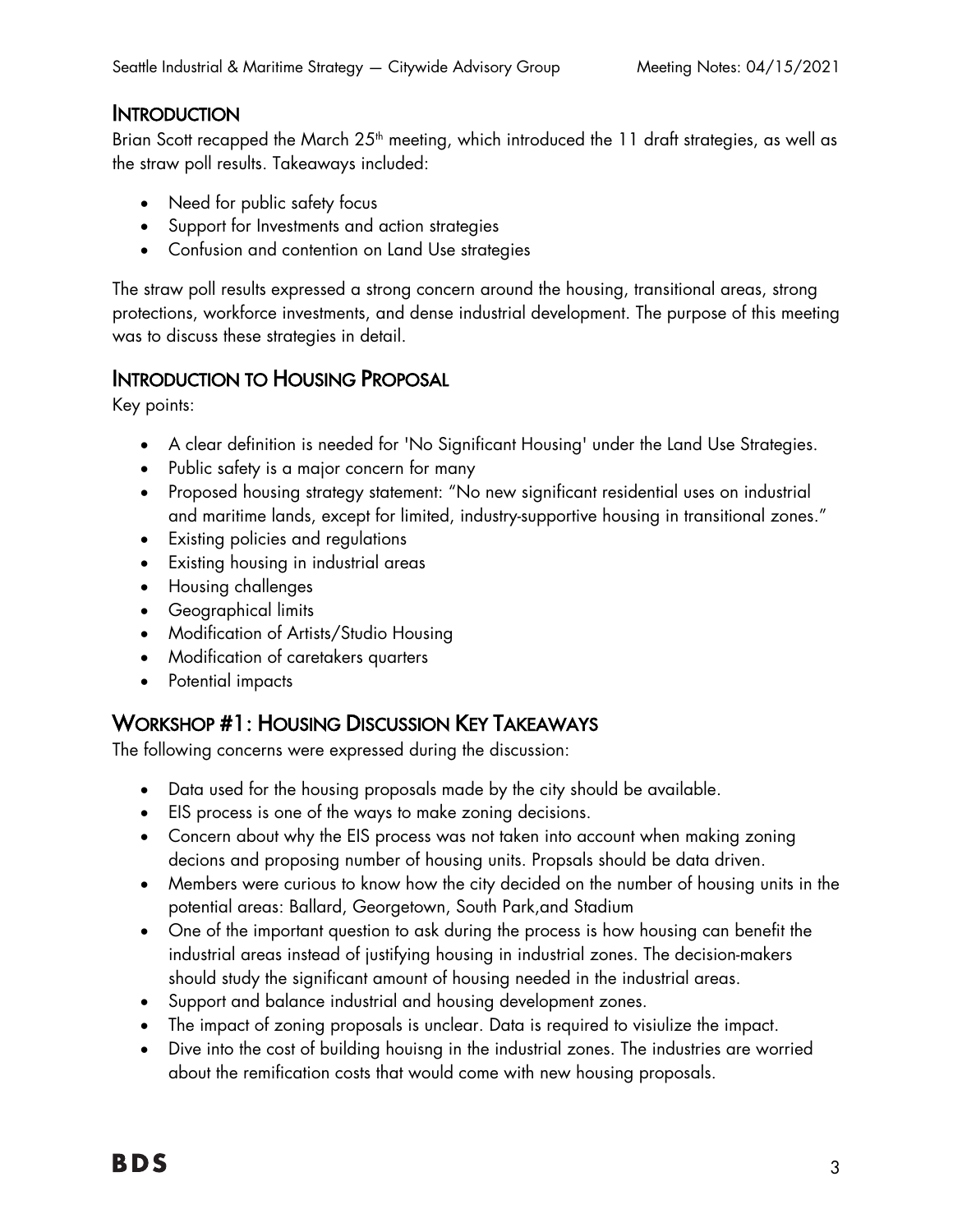• New housing will not be cheap in the industrial areas and affordability is an issue. The workers do not live in the industrial areas thus the propsals should be reconsidered.

## HOUSING STRAW POLL #1

After discussion, the Citywide Advisory Group and Neighborhood Group members participated in the straw poll exercise. The straw poll highlighted their current feelings about each potential housing strategy. Members of the groups used virtual "dots" to indicate their support or opposition to each proposal on a scale of: strongly support, somewhat support, neutral, somewhat oppose, and strongly support. The following photo below is of this exercise.



Overall, group members remain divided on how to best approach housing. The option for "no & expansion of allowed housing" resulted in the most divided opinions, with nearly all of the received votes relatively evenly split between "strongly support" and "strongly oppose." The three options for limited expansions of housing received votes fairly evenly divided among all the options for support, neutral, and oppose, with slight majorities expressing concerns about "limited expansion of housing" and "limited expansion with affordability." The option for a pilot limited expansion, however, received the least votes in opposition and only two group members voted to "strongly oppose." -... -

# WORKSHOP #2: CONCURRENT BREAKOUT SESSION PROPOSALS & DISCUSSION

Four breakout sessions were created, each representing one of the four potenatial strategies outlined below. In each group, Seattle City Staff presented the respective potential strategies, which was followed by group input, including challenges and points on refining the strategies.

- Healthy Transitional Areas
- High Density Industrial Development
- **Stronger Protections**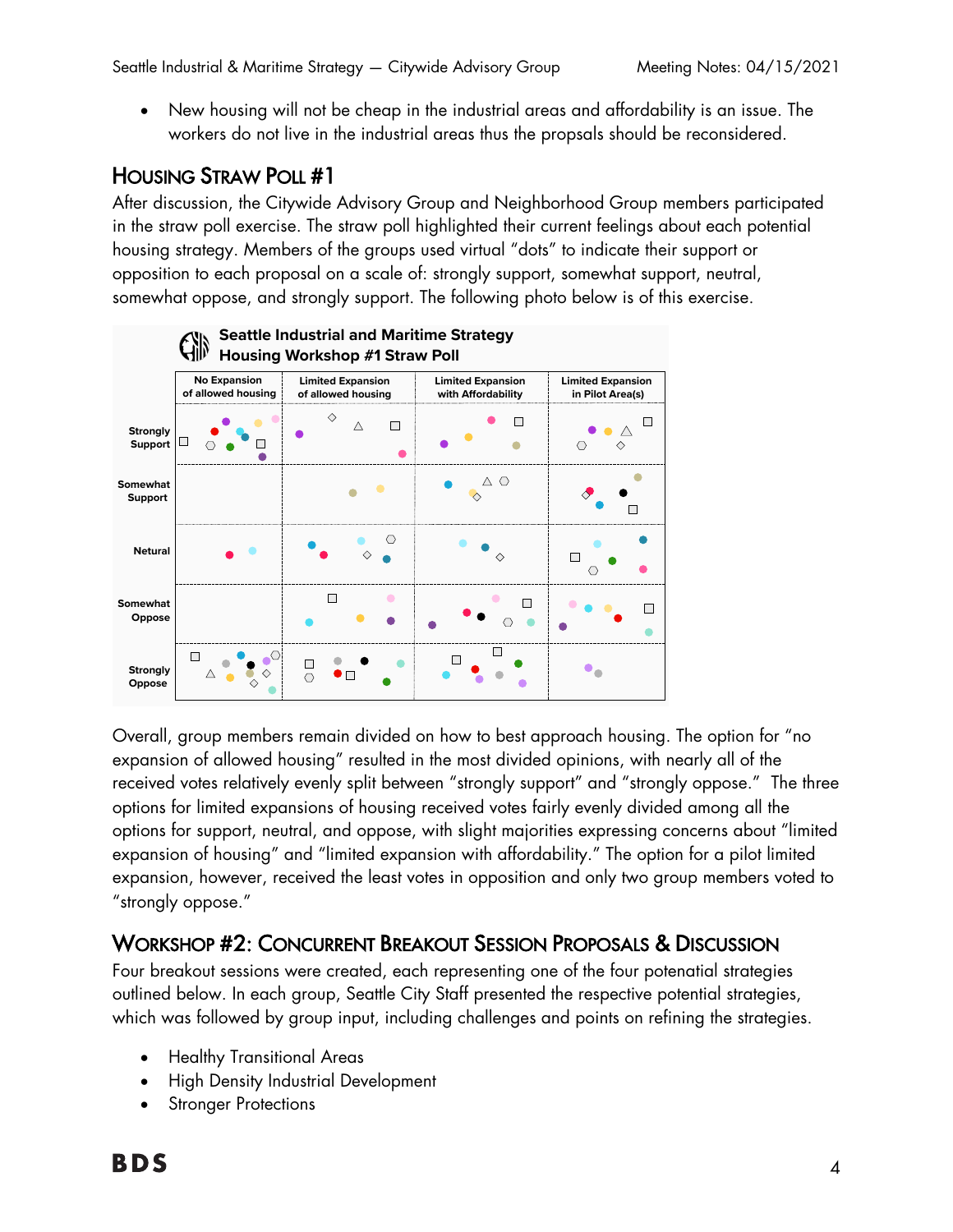• Workforce Investments

#### PROPOSAL FOR "HEALTHY TRANSITIONAL AREAS"

Foster increased employment and entrepreneurship opportunities with a vibrant mix of affordable, small-scale places for light industry, makers, and creative arts, as well as industry supporting ancillary retail or housing spaces.

- Transitional Areas
	- o Evolving conditions and opportunities in MIC areas close to urban villages
	- o Expansion of Sound Transit light rail
	- o Competition for relatively affordable small-business and startup space
	- o Shortcomings of the existing Industrial Commerical (IB) zones
- Dense Employment TOD
	- o Create a new industrial transitional zone for areas adjacent to urban villages
- Concept for the Transitional Areas
	- o Open spaces and trees to support health and sustainability
	- o Small retail
	- o Fabrication shops and art studios
	- o Live/work for makers jobs close for housing
	- o Pedestrian and bicycle planning and safety
	- o Close to urban village

#### DISCUSSION / KEY TAKEAWAYS

- Better, integrated, and healthier transitions at the edges between industrial areas and neighboring urban village and mixed-use areas.
- Minimized conflicts between pedestrians and freight movement through street standards that support both.
- Development of more relatively small spaces for industrial entrepreneurs and maker businesses, while providing a moderate increase in density for those uses.
- Reduced speculative pressure on industrial land from stand-alone retail and office use.

### PROPOSAL FOR "HIGH DENSITY INDUSTRIAL DEVELOPMENT"

Encourage modern industrial development that supports high-density employment near transit stations and near existing industrial-commercial areas by creating density bonuses for employment uses (i.e., office, R&D, etc.) if coupled with industrial uses in the same project.

- Dense Employment TOD
	- o Expansion of Light Rail
	- o Shortcomings of existing Industrial Commercial (IC) zone
	- o Trends in Industrial space/usage
	- o High cost of new investment
	- o Create a new zone for dense employment Transit Oriented Development
- Concept for High Dense Industrial Development
	- o Open spaces and trees to support health and sustainability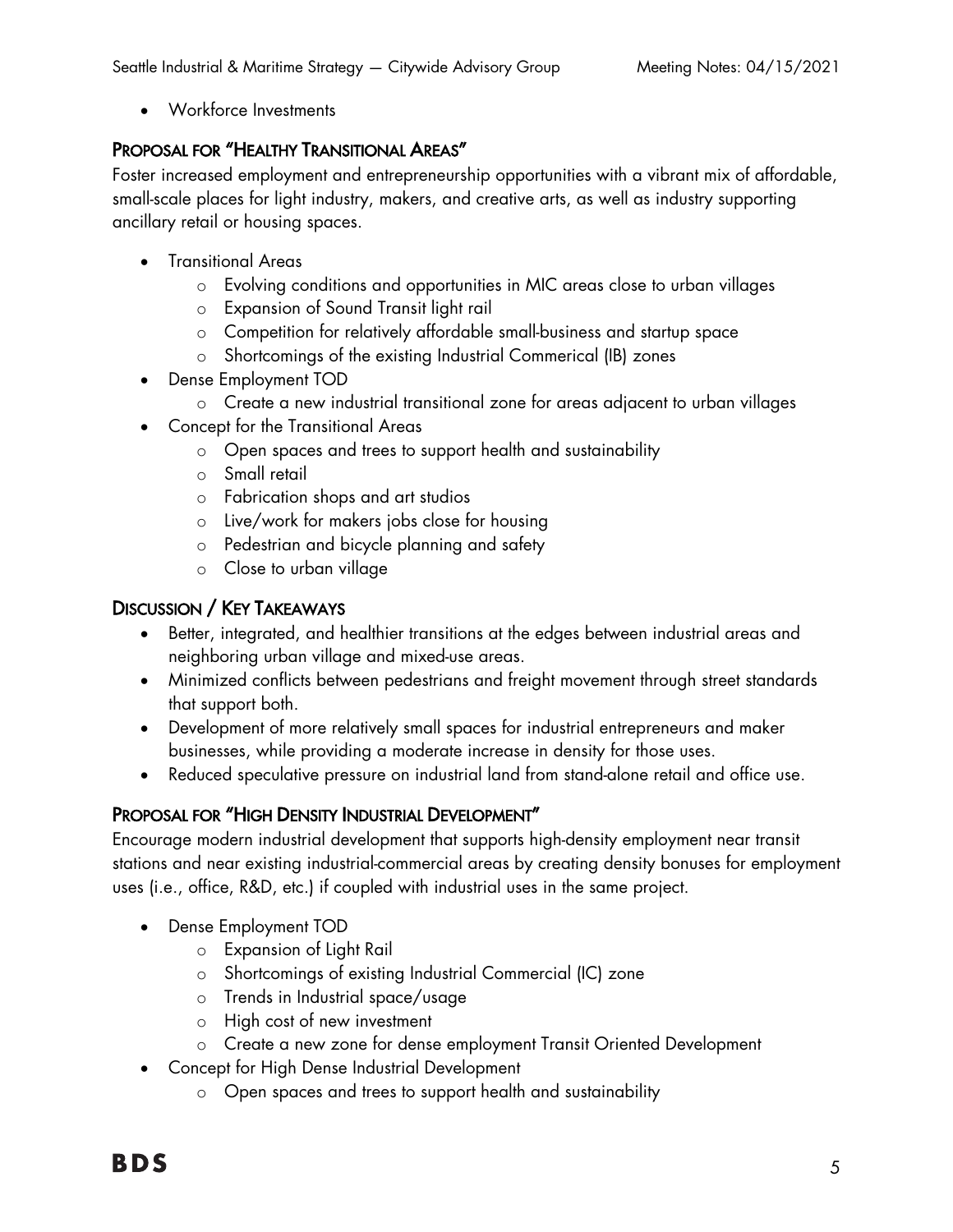- o New dense employment
- o Multi-story flexible, mixed industrial
- o Transit station
- o Flexible ground floor designed to accommodate freight
- **Incentive System** 
	- o Increase development capacity
	- o Bonus higher values allowed if industrial space included in the development
	- o Construction standards applicable for new industrial space development
	- o Maintian existing development capacity

#### DISCUSSION / KEY TAKEAWAYS

- Increase employment density in compact areas near transit
- Provide convenient access to jobs on transit
- Generate new investments in high-quality light industrial spaces
- Support an economic ecosystem of innovative industrially-related businesses
- Improve walkability, safety and sense of place near stations
- Maintain compatibility with nearby heavy industrial uses

#### PROPOSAL FOR "STRONGER PROTECTIONS"

Strengthen protections for industrially zoned lands within Seattle by establishing higher thresholds to remove industrial land designations and closing loopholes that have allowed significant nonindustrial development within industrially zoned lands.

- The following are points that highlight why and what is strong protection for:
	- o Annual attempts for piecemeal removal of land from MICs
	- o Zoning loopholes are allowing encroachment by non-industrial uses
	- o Speculative pressures
	- o Strengthen protections against removal of land from designated Manufacturing / Industrial Center (MICs)
	- o Close zoning loopholes that allow unintended non-industrial development
- Concept of Strong Protection
	- o Prevent one-off zone changes
	- o Near major multi-modal freight investments and rail
	- o Ensure access to parts and water

#### DISCUSSION / KEY TAKEAWAYS

- Decreases speculative pressure and increases long-term predictability for industrial uses.
- Stops encroachment by incompatible uses such as box retail and mini-storage.

#### PROPOSAL FOR "WORKFORCE INVESTMENTS"

To support/collaborate with Seattle King County Workforce Development Council in the development of regional industry lead and public supported Maritime, Manufacturing and Logistics (MML) Leadership Tables.

• To propose an industry led and public supported Promotion / Information Campaign